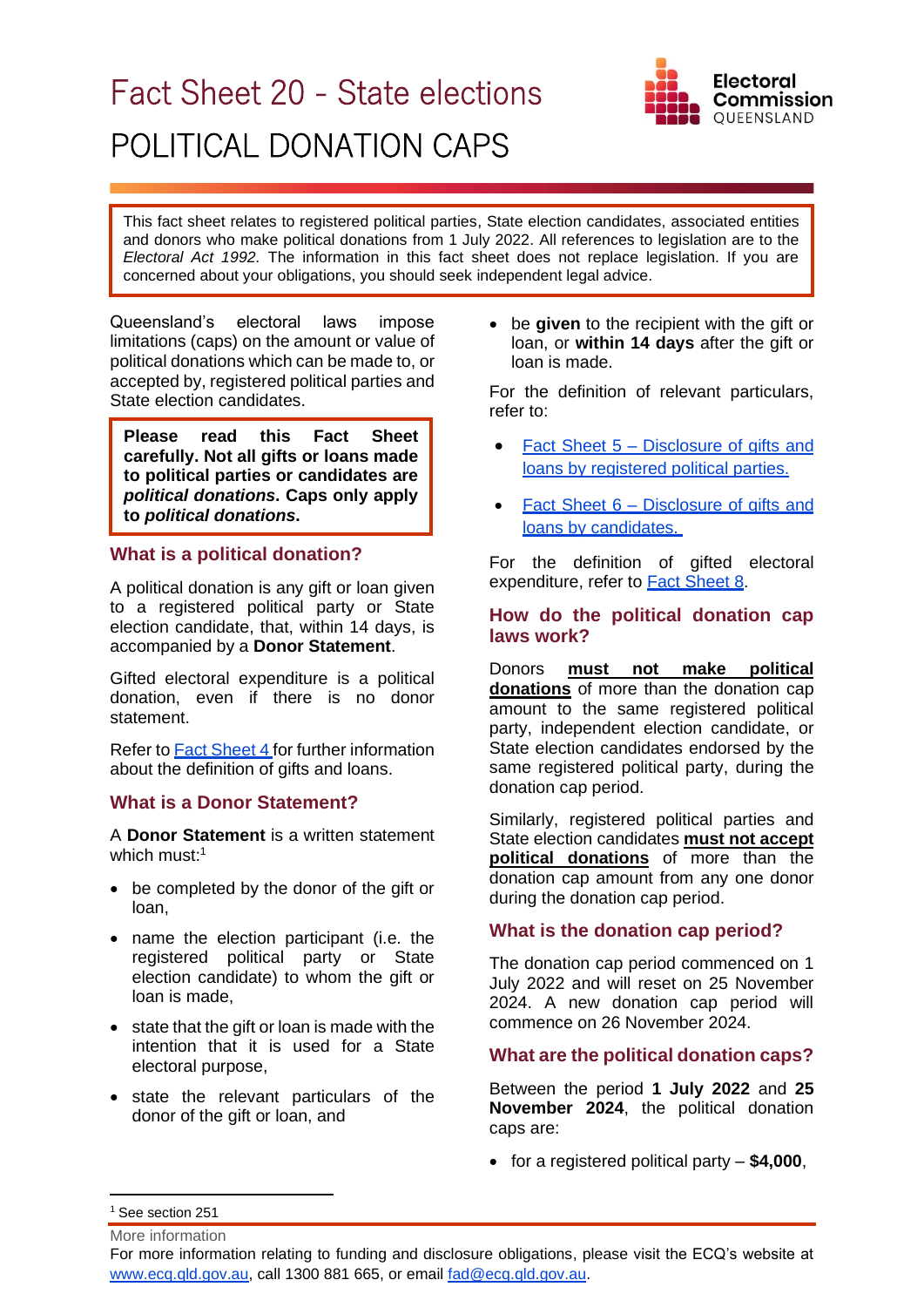- for an independent candidate **\$6,000**, and
- for endorsed candidates **\$6,000** collectively for candidates endorsed by the same party.

A political donation must not exceed the cap either by itself, or when added to other political donations made by the same donor during the same period.

## **Receipts for political donations**

Registered political parties, candidates, or associated entities which receive political donations must issue a receipt to the donor.<sup>2</sup>

The receipt must:

- state the name of the recipient party (including the electoral committee, if applicable), candidate or associated entity,
- state the name of the donor,
- acknowledge the receipt of the donation from the donor,
- include an ECQ-approved statement about how to comply with the donation cap laws, and
- if the political donation was made to or for the benefit of an associated entity – the name of the associated registered political party or candidate.

The ECQ-approved statements can be found in [Fact Sheet 25.](https://www.ecq.qld.gov.au/election-participants/handbooks,-fact-sheets-and-forms)

The ECQ encourages all political donation recipients to retain a copy of any receipts issued, as these may assist in demonstrating compliance with political donation cap regulations.

## **Are there caps for gifts/loans that are not political donations?**

There are no caps for gifts and loans that are not political donations (i.e. those gifts/loans that are not accompanied by a donor statement, and those that do not constitute gifted electoral expenditure).

However, gifts and loans which are not political donations must **not** be placed into the State campaign account of the registered political party or candidate, and

must **not** be used to incur electoral expenditure for a State election.

As such, registered political parties and State election candidates can continue to accept any amount in gifts and loans that are not political donations.

Only political donations (and other allowable amounts) can be deposited into a State campaign account and used to incur electoral expenditure for a State election.

For further information about State campaign accounts, refer to [Fact Sheets 1](https://www.ecq.qld.gov.au/election-participants/handbooks,-fact-sheets-and-forms)   $-3$ .

# **Examples**

#### *Example 1 – Registered political parties accepting gifts*

On 1 July 2022, a registered political party accepts a political donation of \$2,000 from a donor. On 1 July 2024, the party accepts another political donation of \$2,000 from the same donor. The political party would be unable to accept any further political donations from that particular donor until after 25 November 2024.

The party would be able to accept gifts and loans that are not political donations up to any amount, though these must not be placed into the party's State campaign account or used to incur electoral expenditure for a State election.

#### *Example 2 – Independent candidates accepting gifts*

On 1 October 2024, an independent candidate accepts a political donation of \$1,000 from a donor. On 10 October 2024, the candidate accepts \$5,000 worth of election material from the same donor.

The candidate would not be able to accept any further political donations from that particular donor until after 25 November 2024.

The candidate would still be able to accept political donations from other donors up to the donation cap amount, but not use those amounts to pay for electoral expenditure.

<sup>2</sup> See section 258